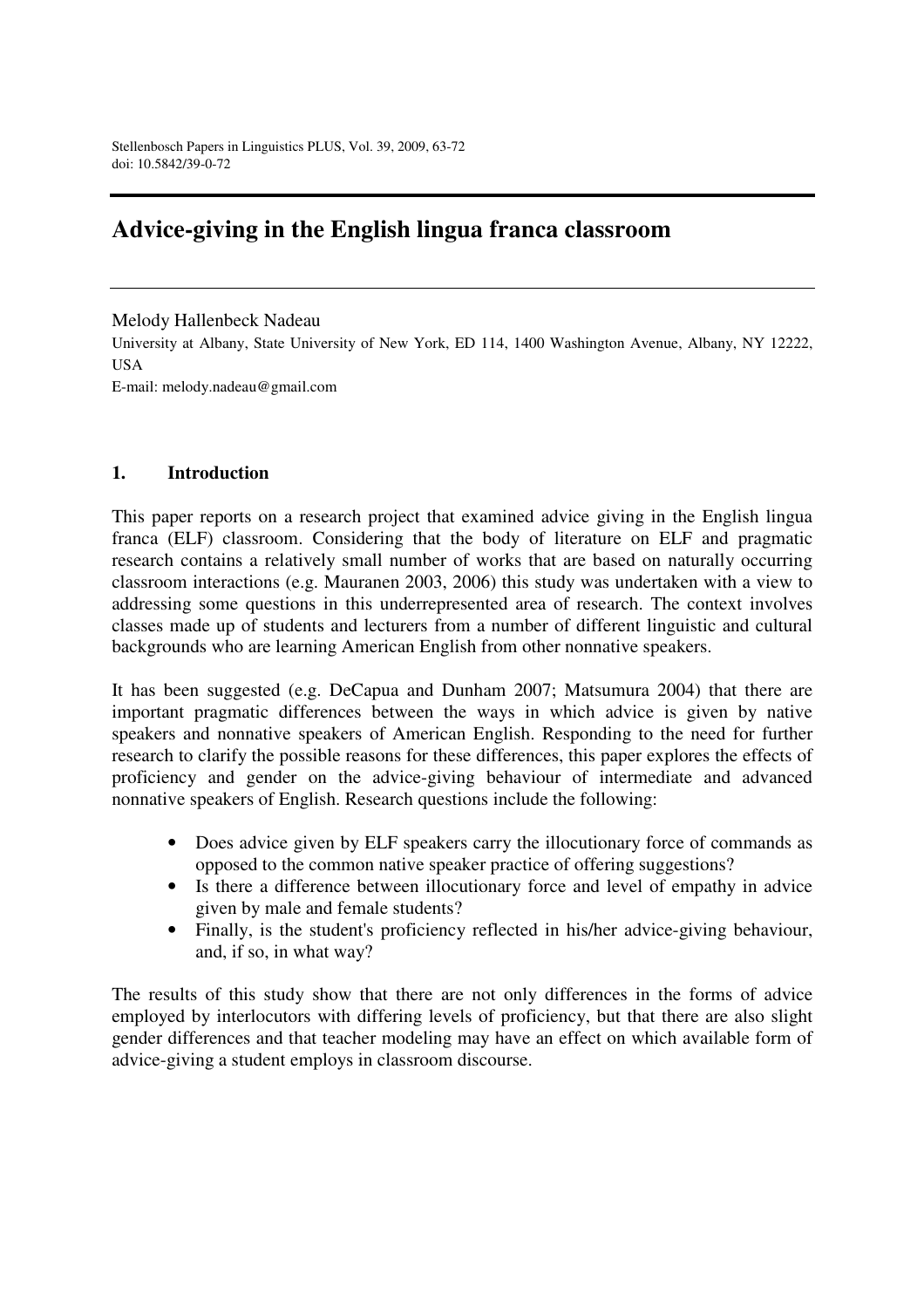# **2. Literature review**

Since the  $15<sup>th</sup>$  century, when traders along the Mediterranean coast exchanged goods with various other linguistic and ethnic groups, the need for a common language in which to conduct business transactions has been documented. A combination of Latin-based languages including Italian, Spanish, and French, mixed with elements of Greek, Turkish, Arabic and Persian to create the pidgin tongue first called "lingua franca" (Meierkord and Knapp 2002:9). Simply put, a lingua franca is a language that is not the mother tongue of any of the participants in a given conversation, where the participants do not otherwise share a common language, and where the language is used for specific purposes such as business, government, or education.

The English language has been spoken for centuries, first as the tongue of Britain and her colonies, later also as a means of creating solidarity in former colonies containing many tribal regions, each with its own mother tongue, and then as a communicative tool for business and education. In his seminal work on the spread of World English, Kachru (1985) proposed his three-circle model of World English, categorising each country in which English is commonly spoken as an "Inner Circle", an "Outer Circle" or an "Expanding Circle" country. Countries in which English is the primary mother tongue form part of the Inner Circle; countries which were formerly colonies of the inner circle countries form part of the Outer Circle; and countries in which English is not used in government but is taught extensively as a school subject form part of the Expanding Circle. As a natural language, English is dynamic, fluctuating in use within and between the various nations so that it can be difficult to determine which "circle" a given country belongs to at a given time. According to Kachru (p.c. March 2007), nothing is really set in stone when one attempts to make a complete list of countries in the Outer or Expanding circles. As nations develop English for their own use and local dialects develop, new "Englishes" emerge. Nevertheless, regardless of the dialect spoken or the political popularity of English in a given country, the fact remains that if a nation wishes to participate in global enterprises such as international finance, multi-national corporations, and international trading companies, its citizens must be able to use at least some English within and outside of its borders. For example, Firth (1996:242-250) examines ELF communication between partners in a Danish import/export business and their international vendors, who invariably use English as their language of business. As Mauranen (2003:513) asserts, "[t]he English language has established itself as the global lingua franca." In some cases, nations that were once Outer Circle countries with English as a second language can now be seen as Inner Circle countries with English as an institutionalized additional language. The latter are defined by Kachru (1996:908-909) as nations where most citizens speak English with "native-like" proficiency.

Different scholars have slightly different definitions of "English as a lingua franca" (ELF). For example, Firth (1996:240) defines ELF as "a 'contact language' between persons who share neither a common native tongue nor a common (national) culture, and for whom English is the chosen *foreign* language of communication." House (1999:74), in contrast, defines ELF as "interaction(s) between members of two or more different lingua cultures in English, for none of whom English is the mother tongue". Seidlhofer (2004:211) cites both Firth's and House's definitions, asserting that "these definitions could be said to capture ELF in its purest form". The important point, for the purposes of this study, is that ELF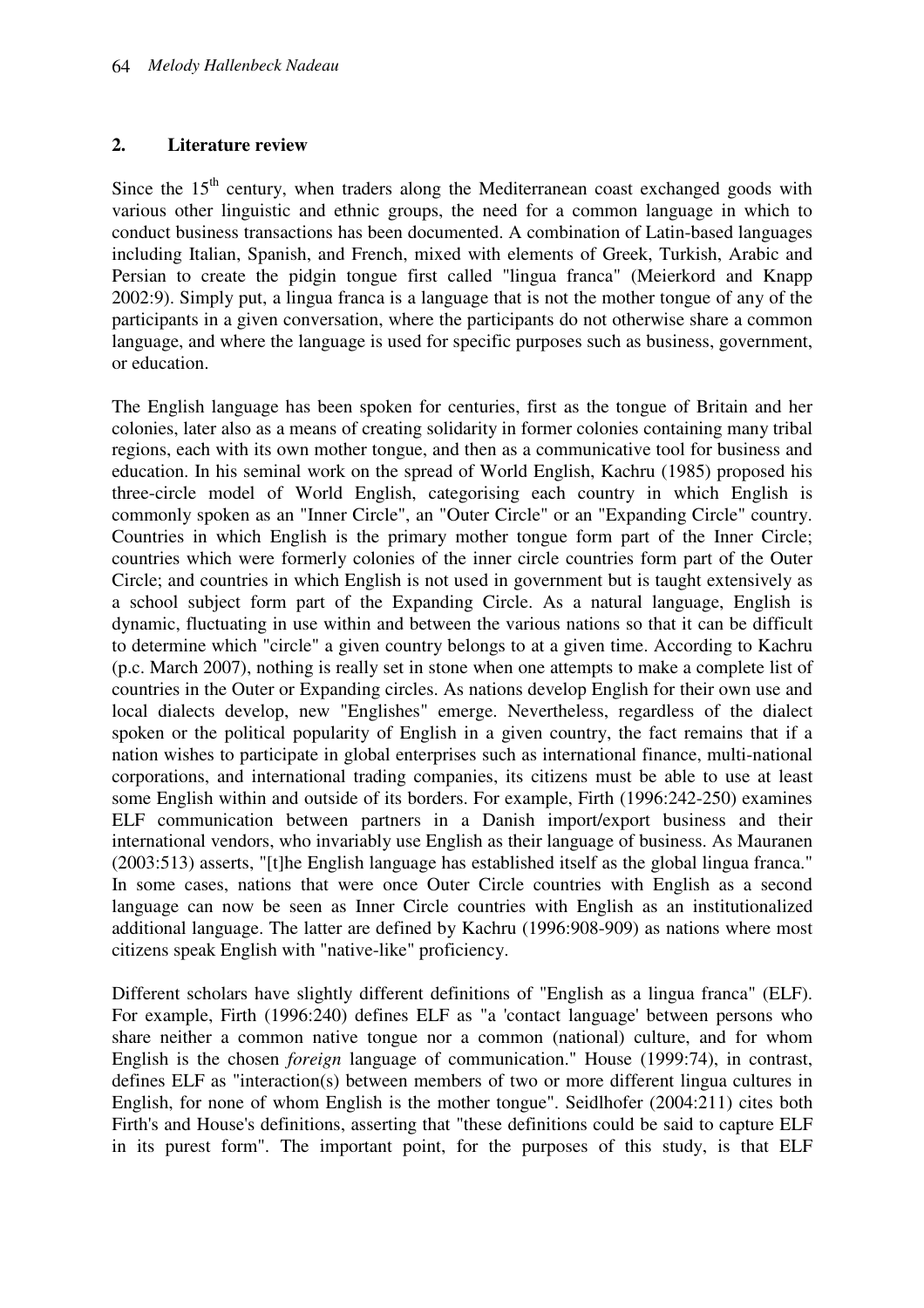communication "in its purest form" does not include participants who are native speakers of English.

The fact that English is used in academic settings worldwide is well documented, and is considered a pragmatic necessity today, not only in higher education but also in other fields related to the global economy. Kayman (2004:1) opens his discussion of English as a global language by defining English as "the international language of business, the language the world's citizens communicate in." As such, it is necessary to ensure that students who wish to become global citizens must also speak the global language; therefore, English – whether the standard form or some specially modified ELF form – is no longer an optional area of study (see Seidlhofer 2004; Mauranen 2003). In fact, there are so many nonnative speakers of English that 80% of all English speakers worldwide – about one billion individuals – have mother tongues other than English (Pickering 2006:219). Crystal's much-cited *English as a Global Language* (2003:6-7) puts the total of native speakers of English (those living in Inner Circle countries) at 400 million, and speakers of ESL (English as a second language) and EFL (English as a foreign language) (i.e., those living in Outer Circle and Expanding Circle countries) at 1.5 billion. These numbers yield a nonnative speaker/native speaker ratio of approximately 3:1, as opposed to Pickering's 4:1. Nevertheless, the importance of learning English as a prerequisite to participation in the international economy is obvious regardless of which statistic is cited.

At both primary and secondary levels, English is taught in numerous African countries as a common denominator among dozens of indigenous languages – mostly within the same country. With the current push toward bilingual education in Botswana and Tanzania, as discussed in Arthur (2001:352-355), the importance of English education has been noted; this is apparently due to the educational success in neighboring countries such as Zimbabwe. However, Arthur's data show that although primary public school teachers claim to use English only, in reality there is a great deal of codeswitching, for various reasons which include ensuring students' comprehension. One teacher was quoted as saying "Teachers who insist on using English only end up talking to themselves, with very little student input" (Arthur 2001:354). Because of the dominance of national languages in public schools – for example, Setswana in Botswana and Kiswahili in Tanzania (Arthur 2001:350) – private schools, where English dominates, are perceived as providing an education which is superior to that provided by typical public schools, and this causes a great deal of friction. The political struggle in situations such as those in Botswana and Tanzania cannot erase the fact that English education is a vital asset to prepare students for future participation in the global society.

At university level, ELF instruction takes place in innumerable Expanding Circle and Outer Circle settings, as well as in numerous Inner Circle nations where nonnative professors often teach Outer or Expanding Circle students (House 2002, 2003; Kecskes 2007; Mauranen 2006). This second condition is unique, inasmuch as the majority of primary and secondary English education happens within the learner's native country, within the context of EFL. In Inner Circle university settings where English is taught by native-speaking instructors, an ESL environment exists. However, when the class is led by an instructor whose mother tongue is not English, an ELF space is created.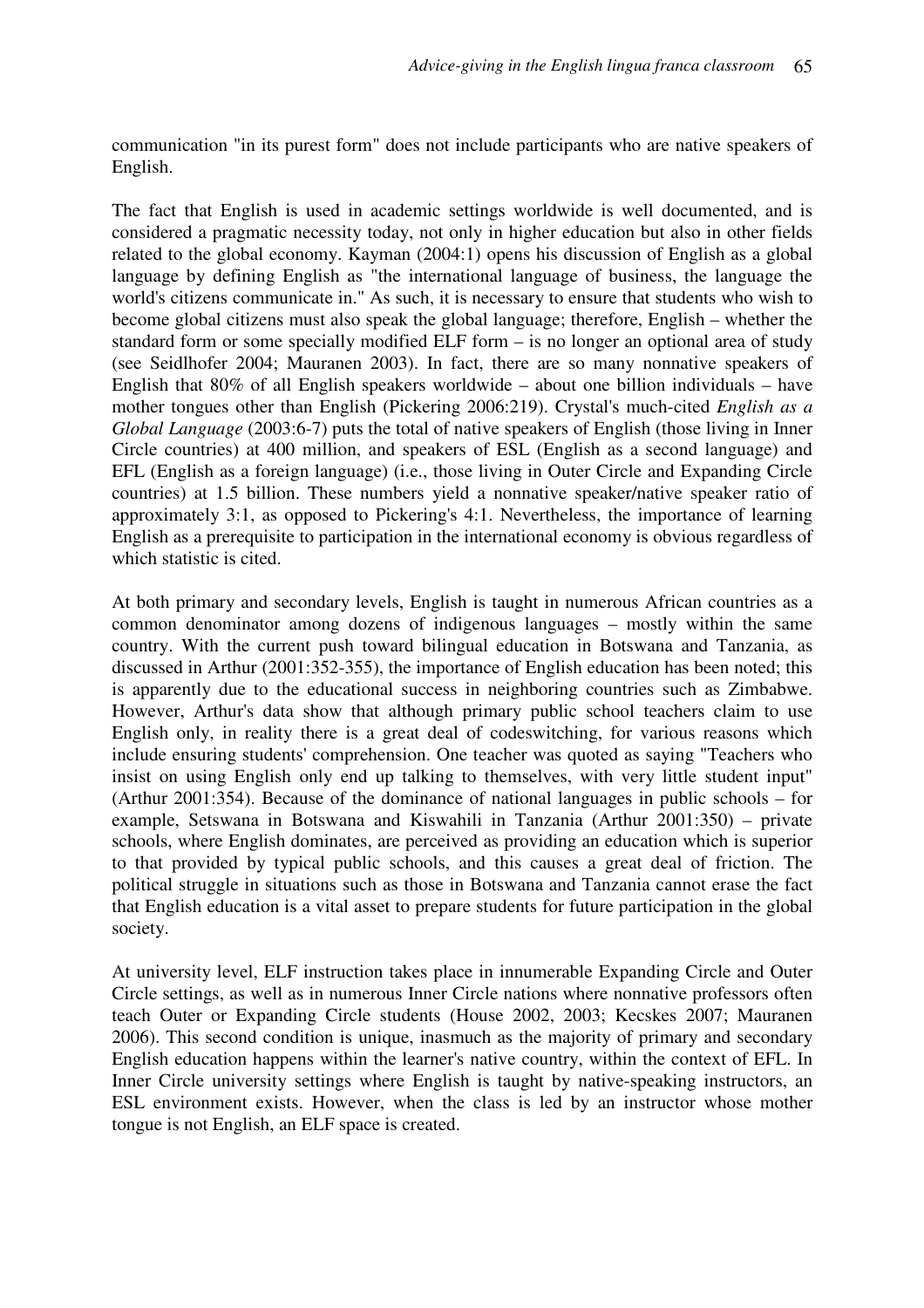Classrooms, conferences and other academic encounters are very interesting areas for ELF study, and it is these situations that I have found most intriguing – if somewhat sparse – in the literature. DeCapua and Dunham (2007) contrast the advice-giving practices of English language learners and university students who are considered proficient in English. For the purposes of their study, DeCapua and Dunham (2007:322) define English language learners as those students enrolled in ESL classes. By comparison, they define proficient speakers of English as those who have been residents of the United States for at least five years and are not currently enrolled in ESL classes at their university. DeCapua and Dunham collected data using a discourse completion test, which asked students to respond in writing to manufactured requests for advice such as those that might be found in typical "Dear Abby" advice columns.

Although native speaker responses rarely included the form *should (not)* + base verb or VP, DeCapua and Dunham (2007:330) included one such native speaker example in their findings: *If you tell him that you really care about your job and want to do your best for the company he should appreciate this*.

Their findings indicate that, in contrast to native speakers, nonnative speakers show a strong tendency for the use of this form, as well as a high occurrence of imperatives, and, less frequently, alternatives (giving advisees more than one option). Nonnative speakers' examples include the following: (i) *I think you should sit with your children…* (*should +*base verb); (ii) *Kick them out! It's simple…* (imperative form); and (iii) *… or you could be a little nice and try to talk to them first…* (alternative) (DeCapua and Dunham 2007:332).

Additionally, DeCapua and Dunham (2007:332) argue that while nonnative speakers tend to respond in a formulaic manner and use the imperative form more often, native speakers offer more alternatives and their speech includes expressions of empathy, as in *That sounds like an uncomfortable situation for you and your husband*.

The present study focused on actual classroom discourse as an alternative to this type of manufactured survey, with the goal of recording naturally occurring speech and gleaning advice-giving practices from less structured interactions between students and teachers.

# **3. Methodology**

Data were collected by video and audio recording in classrooms of ten to fifteen intermediate and advanced English students attending adult ESL classes, taught by graduate students of TESOL who were also nonnative speakers of English. Prior to the classes, I had met with the teachers and requested that they ask students to present various problems to their classmates, such as difficulties in adjusting to some aspect of US life and culture or communicating in English. Teachers were also given the option to develop their own questions that would elicit advice-giving between students. I encouraged teachers to give their own advice only after students had responded to the initial speaker, thus minimizing any potential effects of modeling. Since my presence in the room had the potential to disturb the true ELF condition by native-speaker involvement, I did not participate in classes at all, but set up the recording devices and then sat silently as an observer in the back of the classroom during the class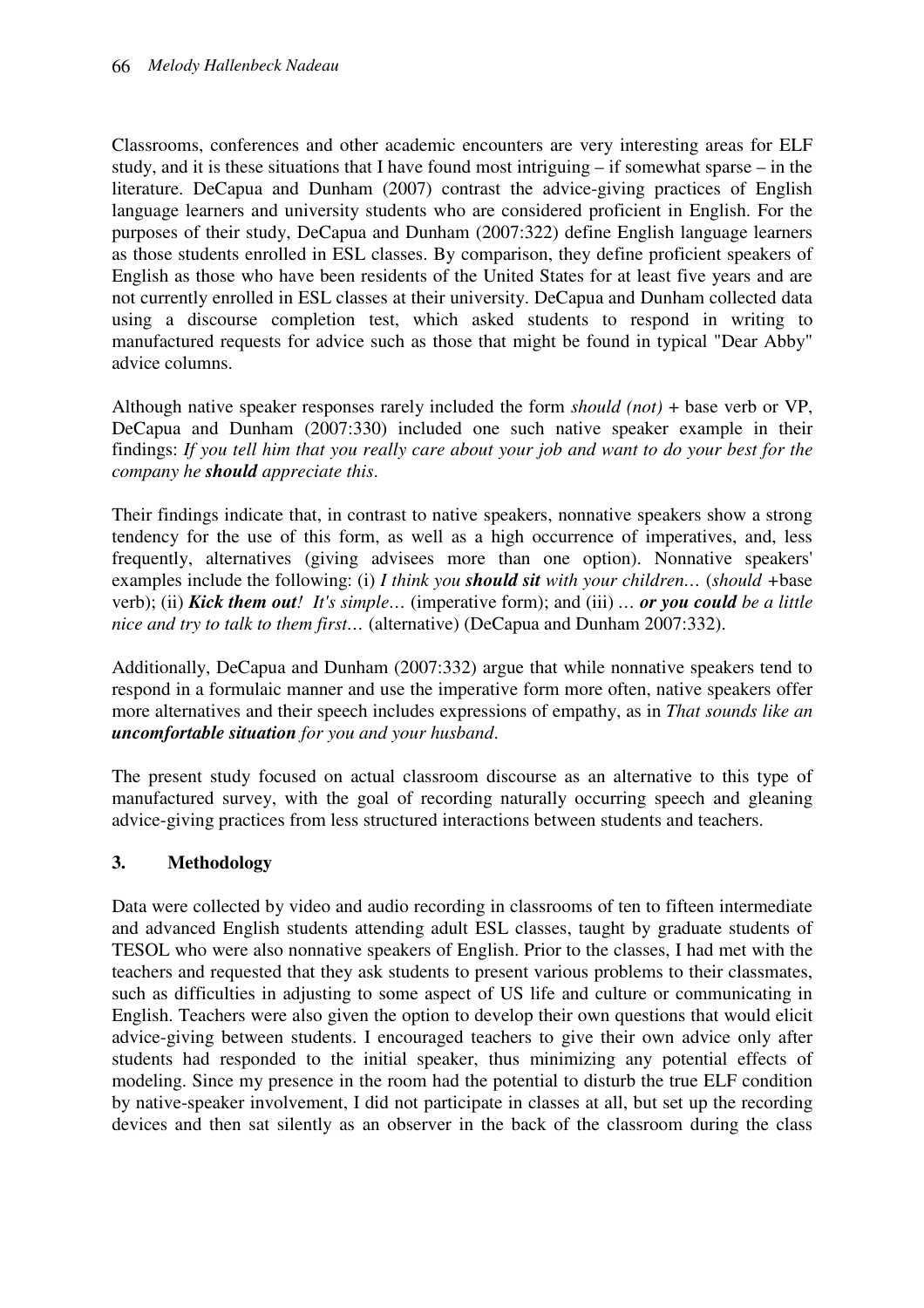sessions. Students had given permission for such observation and knew that I was there, but ignored me once the classes began.

Observations were made of six teachers in seven different class sessions, of which three included intermediate-level students and four included advanced level students. The teachers included two men (one native Turkish speaker and one native Russian speaker) and four women (one native German speaker, one native Cantonese Chinese speaker, and two native Mandarin Chinese speakers). The students were a mix of men and women, and included native speakers of Armenian, Cantonese, Finnish, German, Japanese, Korean, Lebanese, Mandarin, Polish, Portuguese, Romanian, Russian, Spanish, Thai and Turkish. Students and teachers were of diverse ages, all over eighteen years old. Because the class was an inexpensive, non-credit bearing evening course, there was a great deal of absenteeism resulting in fluctuation in class members from session to session; however, the students who actively participated in the class and gave the most input for this set of data were rarely absent. Thus, the group of students represented by the data included here could be said to form the core of their classroom communities.

#### **4. Results and discussion**

Each teacher had a different method of eliciting advice from his or her students, providing an interesting opportunity to assess the effects of modeling various forms and of students' responses at the intermediate and advanced proficiency levels. In addition to the *should/shouldn't* forms, which occurred most often, students also used the forms *can/can't* + VP, imperatives, and alternative suggestions. Contrary to DeCapua and Dunham's (2007) findings, the ELF students in this study actually did show a great deal of empathy, especially in the setting discussed in Example 2 below.

### **4.1 The intermediate class**

At the intermediate level, there was not a prominent difference between male and female students' advice forms or levels of empathy. Thus there is no marked gender-related difference in choice of form for giving advice.

Intermediate level teacher Emral<sup>1</sup> modeled *should/shouldn't*, following a standard native speaker form as seen above, almost exclusively in his questions, using the word *should* in ten of the fourteen questions he posed in asking advice from his students. Emral also acted as the questioner in each exchange, instead of allowing students to advise each other. This combination of teacher as model and discussion leader provided the most formulaic results of the study. In Example 1, Emral asks students to advise him on appropriate behaviour in their countries on various national holidays.

#### **Example 1**

**Emral**: *What should I do*? *I don't know what a piñata is. I'm Turkish, I have no idea what a piñata is.*  **Maria (F)**: *You can go at the party…you can sing a song* 

**Emral:** *Let's say as a class, we go to Lebanon. It's Ramadan. What should we do?*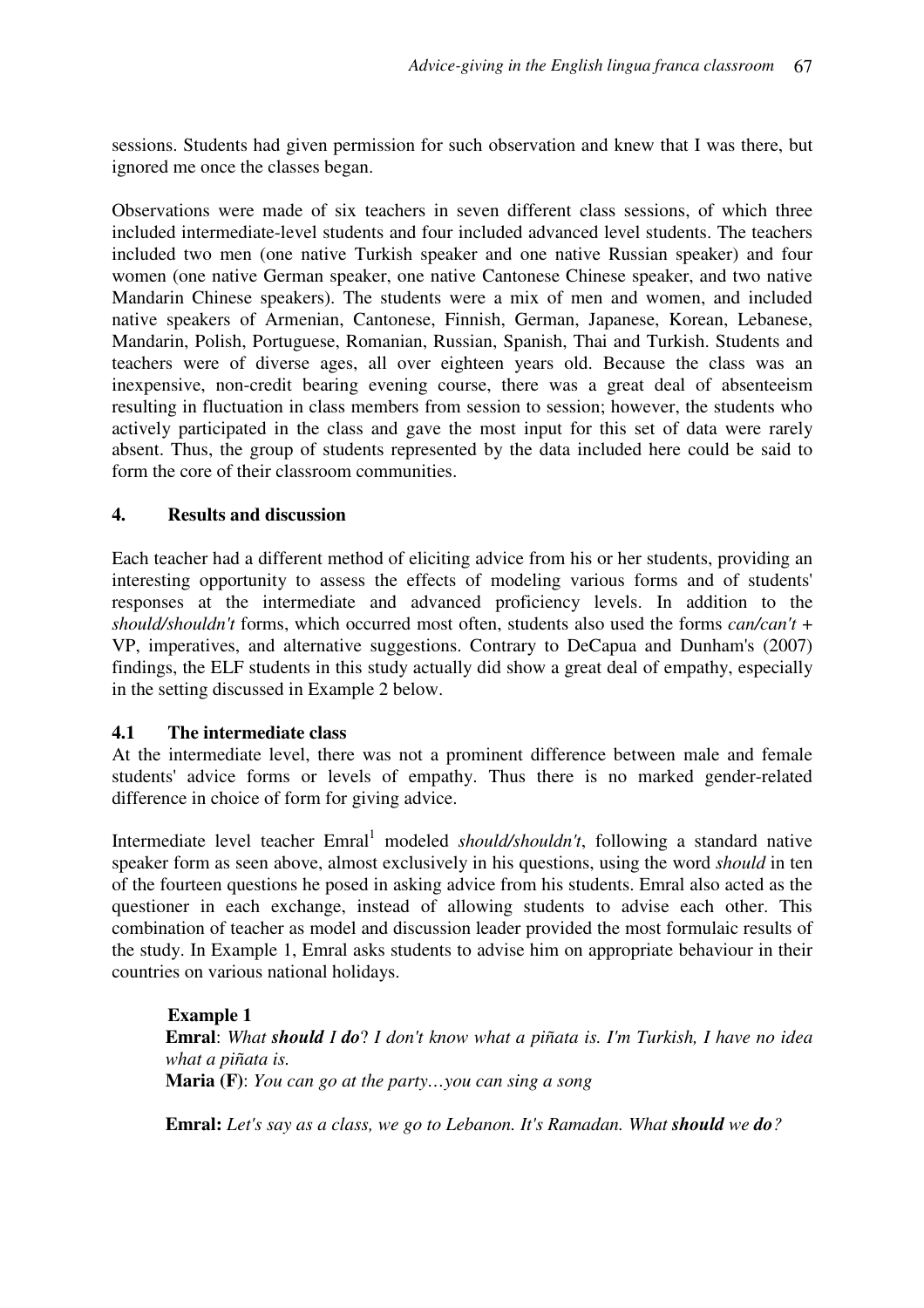**Akram (M):** *You don't eat anything…the people should don't eat for thirty days, and should don't eat for the holiday.* 

**Emral:** *What should we do? What do you recommend?*  **Penny (F):** *You should … in Thailand, you should … all Thai people have the holiday … for the king's birthday … we have to sing a song. Sing a song for my king.* 

 As seen in the example, students responded to Emral's questions with either *should* or *can* forms, regardless of whether they were men or women. Even when student responses (such as Akram's *Should don't eat)* fell short of the exact "native-like" grammatical form modeled by Emral, an attempt was made to base responses on the teacher's formulaic examples. In the cases of imperative illocutionary force - Akram's *you don't eat* and Penny's *we have to sing* both sentences also included the *should* form, which had a softening effect on their imperative usage.

Ping, a female intermediate teacher, did not model any form initially; she first asked students to advise each other on any problems they might be having adjusting to daily life in a new country. The same intermediate level students as those cited above produced a great deal of discussion among themselves, and the common thread of their conversation was empathy. As indicated in Example 2, besides giving advice student responses often included alignment with the initial speaker's problem through the use of phrases that indicated familiarity with the problem under discussion. The first respondent not only indicates that she has experienced the struggle of looking for an apartment, but also offers her (more experienced) sister's potential assistance.

# **Example 2**

 **Ping:** *I want to ask you if any of you have problems about your daily life and I hope one of you can make … some suggestions to his or her problem.* 

**Rosa (F):** *I want to find an apartment.* 

**Osette (F):** *We had looked for an apartment for my sister…maybe she can look for apartment for you.*

**Minye (F):** *three years ago, I come here—I look for apartment very similar to my country … I found it by internet, online.* 

**Minye (F):** *I'm afraid of call…phone. 'Hello?'*  **Ping:** *Why?*  **Minye (F):** *Is very hard for me. I mean, I can't understand by phone.*  **Hu (M):** *Me too.*

**Penny (F):** *Yes, I been scared of, I had to say, slowly … can you hang up and call me and leave a message? That makes easy for me.* 

**Ping:** *I also have such kind of a problem when I just came here and … they speak really fast ... so I just try to pick the key points, and I ask her, 'Do you mean…' and she says, 'Yes, that is what I mean' or 'No, I mean…' Then you can get what you really want to know.* 

It can be seen from this example that non-native speakers produce empathy, giving advice in the "native-like" manner of telling their peers what they would do or would have done in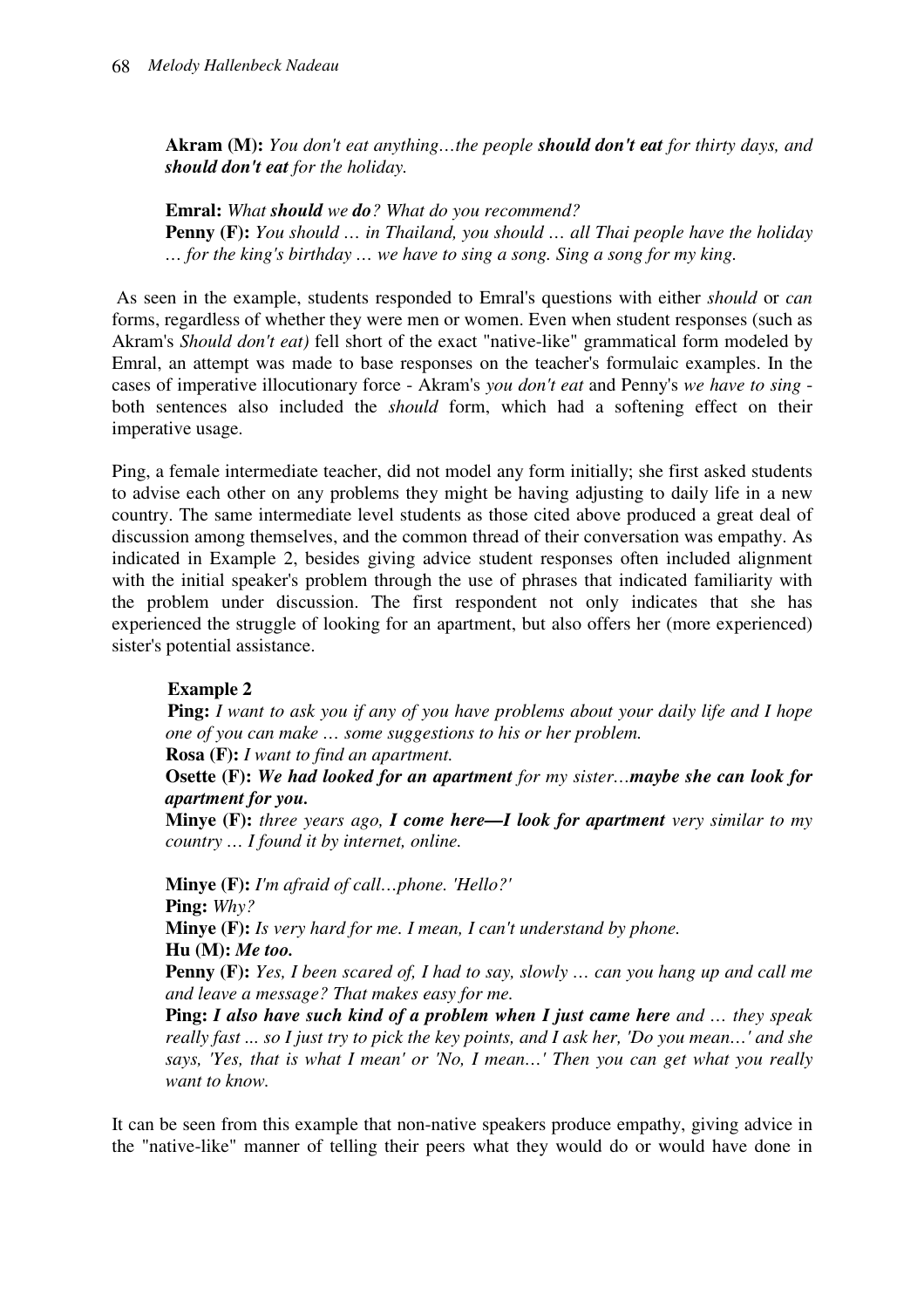similar situations. Phrases such as *we looked* and *I look* in the case of apartment hunting troubles indicated that the other speakers had experienced similar problems as the student requesting advice. Replies like *me too* and *I also* clearly indicate identification with the advice-seeker on the part of respondents in the telephone troubles sequence. Teacher Ping allowed her students to explore the full range of class opinions, not giving her own advice until all who wished to speak had done so.

Sulee, another female teacher who taught the intermediate students, did not ask for advice. Like Emral, she led the discussion directly, employing a great deal more "teacher talk" than Ping had. In Sulee's class, students responded to her queries about the best way to find a job by listing imperative forms and cause-and-effect statements.

#### **Example 3**

**Sulee:** *How do people usually find jobs? How do they search for jobs?* 

**Akram (M):** *First, language. Then experience second. You need a green card or- visa. You have to speak public. You have to talk perfect English. School - take more school. If there's experience then they wouldn't mind. If you don't have experience, then they don't want you.* 

**Sulee:** *Any other opinion?* 

**Rosa (F):** *You need good English, or no work. In New York, you must have Social Security card … I had my green card and my passport, and they - 'no, no, you must have this card.'* 

Under Sulee's guidance, the students spoke in a matter-of-fact manner, employing imperatives like *must* and listing various requirements with no softening forms such as *should* or *can,* and, perhaps because the questions were posed as impersonal queries instead of pleas for help, there was no empathy evidenced in their speech.

#### **4.2 The advanced class**

The advice forms used by the advanced level students were much more varied, and less dependent on teacher modeling, than those used by the intermediate level students. The first teacher, Shelly, modeled the *should* form nearly as much as Emral had at the intermediate level but she received a broad spectrum of replies.

#### **Example 4**

**Shelly:** *What should I do to prepare for a job interview? I should bring my resume and cover letter, right?* 

**Beate (F):** *I think it would be good when you come for a job, that you know a little bit about your job, and that you know a little bit about the factory or the building…* 

**Jeni (F):** *You should know good questions, any questions they might ask for the interview.* 

**Shelly:** *Ok, thank you. Any suggestions over here?* 

**Nick (M):** *Be punctual. Make sure you are there on time. Just a few minutes before.*  **Shelly:** *What kind of clothes should I wear?* 

**Beate (F):** *A good outfit, good clothes … Not too sexy. I think nicely, not too formal.*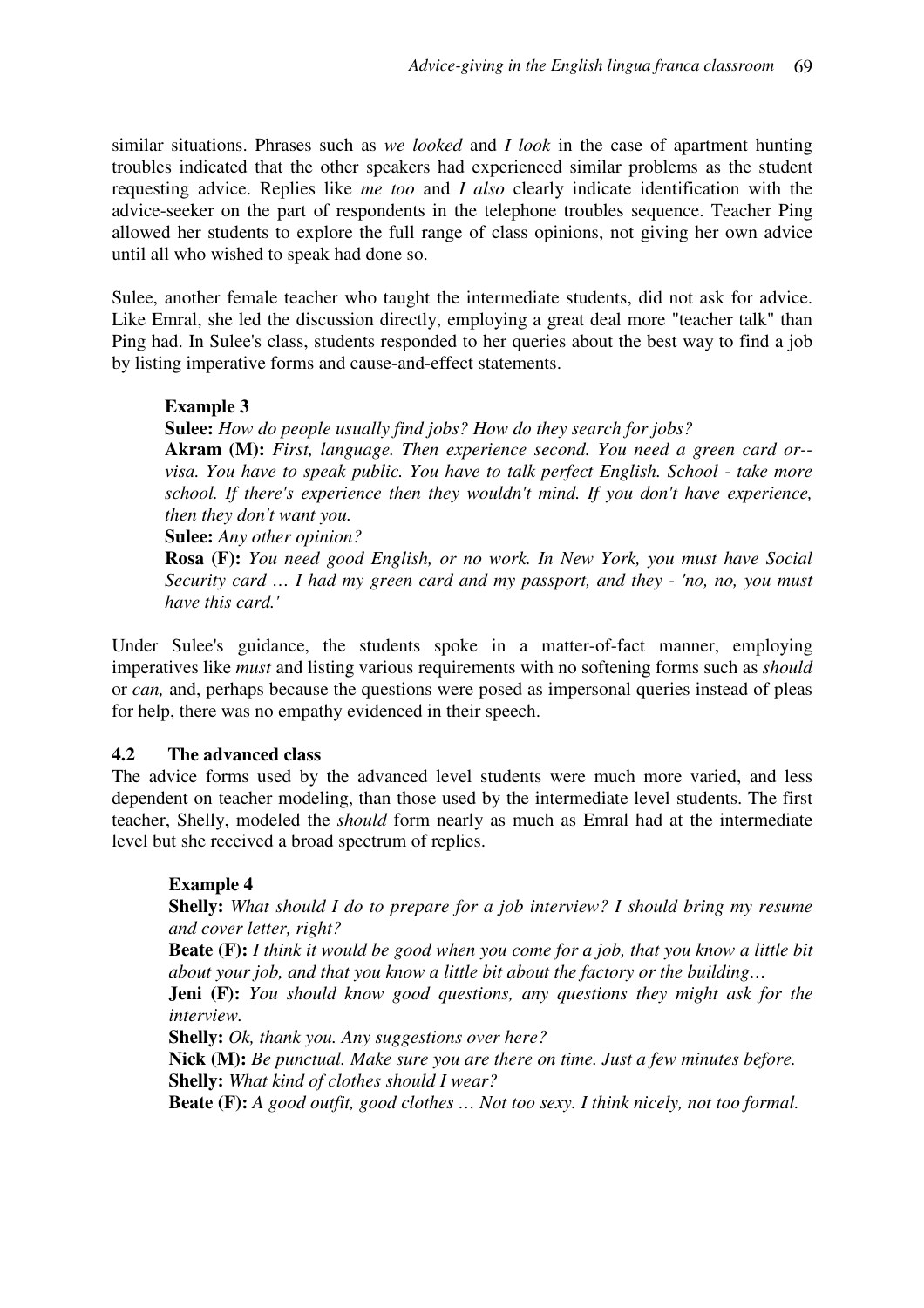These responses were typical of the level of conversation in the advanced class. Students participated in lively discussion in most classes, each offering his or her perspective on a variety of topics, using individual advice strategies including suggestions, imperatives and the *should* form. Interestingly, the most direct imperative forms observed were Nick's assertions above: *Be punctual. Make sure you are there on time.* Another male student, José, also stands out as a speaker who used the imperative form, illustrated in Example 5. Teacher Anna has asked the advanced students what they would do to have fun in Albania, and then follows up with a question about their country similar to that posed by Emral in Example 1 above.

**Example 5 Anna:** *What if I visit your country? What should I see?*   **Gina (F):** *Mainly you have to go to Mexico city.*   **Linda (F):** *You can see beauty, art there.*   **Inga (F):** *You should go to the summer house.*   **Shayla (F):** *If you go to visit in Thailand you should see the temple.*   **José (M):** *You have to go to the city, you have to see it.*   **Kang (M):** *If you go to China then you can eat everything … for many money you can see everything, the Great Wall…* 

Again, in this example of the advanced learners' replies, there is a larger variety of responses than in any of the intermediate students' replies. While "learners of English are generally taught to associate *should* + VP with advice" (DeCapua and Dunham 2007:335), the ability to exhibit individualism in conversational style is evidence of the higher level of proficiency in this class. Additionally, it should be noted that there was a difference between the male and female respondents in examples 4 and 5, where none of the male students followed the teacher's lead in adopting the *should* form in their responses, and two of the three male utterances in the advanced sessions showed stronger illocutionary force than those of female students responding to the same questions.

### **4.3 Use of suggestions**

While DeCapua and Dunham (2007) found that the use of alternatives, or what might be called suggestions (as opposed to imperatives), was an advice form primarily employed by native speakers of English, this study found several instances of suggestions at both the intermediate and advanced levels of proficiency. These had the conditional form *if …, then…*, where students first suggested a condition to be met by the person asking for advice, and then offered a suggested action based on this condition. Example 6a is taken from discussions involving the intermediate-level teacher Emral, while 6b involves advanced-level teacher Anna.

#### **Example 6a**

 **Emral:** *I have no idea what a piñata is. So from the very beginning.*   **Maria (F):** *Well, for example, if your friend has a kid, (then) you can go at the party.* 

 **Example 6b** 

 **Anna:** *What if I visit your country … what should I see?*   **Shayla (F):** *If you go to visit Thailand, (then) you should see the temple.*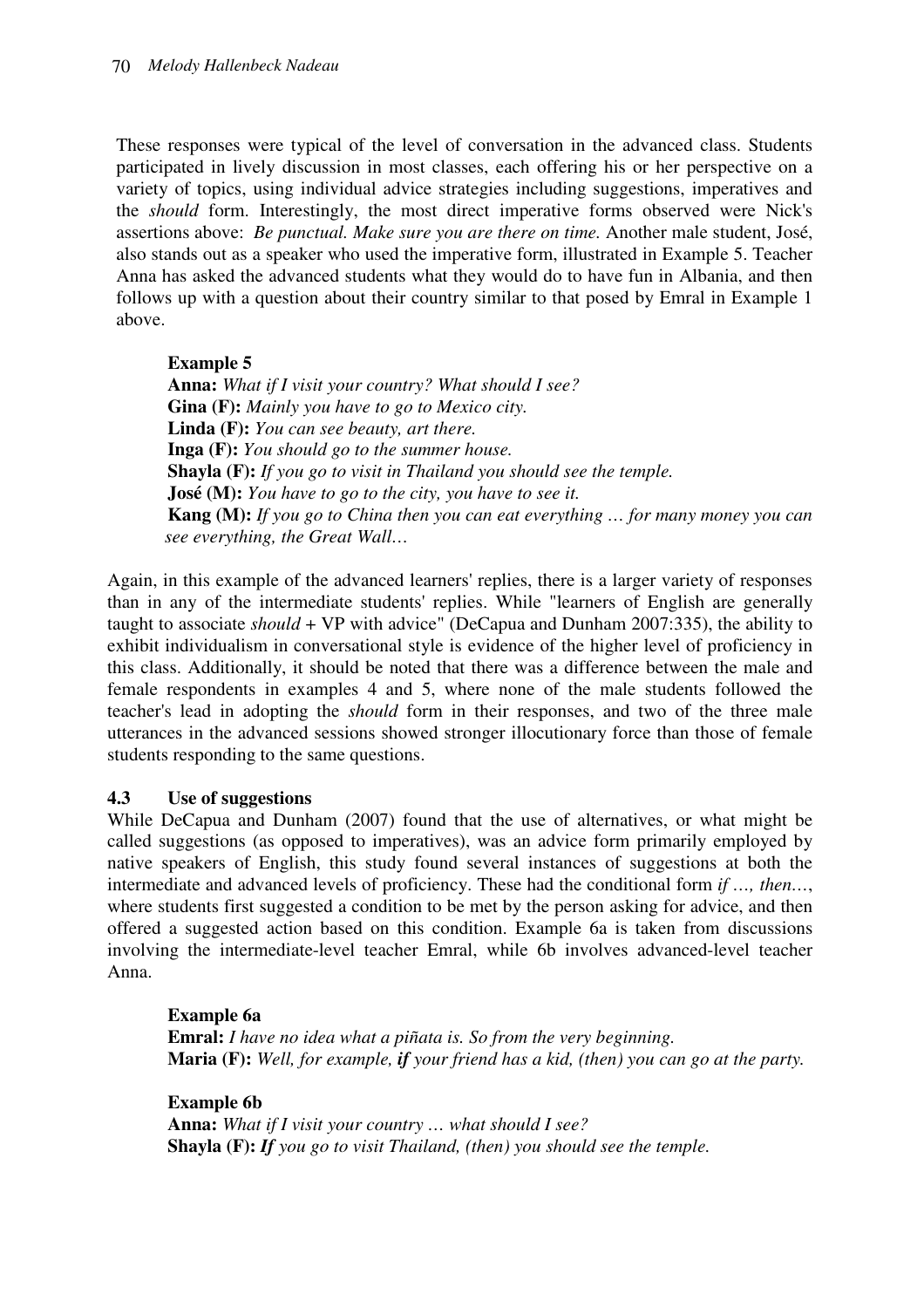**Kang (M):** *If you go to China, (then) you can eat everything … for many money you can see everything …* 

At both levels, students tended to use more suggestions than imperatives in offering advice. In addition to this example, the use of empathy in Example 2 above also indirectly includes a suggestion: by telling the student asking for advice what the respondent, or someone he or she knows, has done in a similar situation, the implied suggestion is that the advisee could do the same.

# **5. Conclusion**

The most obvious limitation of this study is the size of the data set. As a small pilot study, it can only give an exploratory indication of forms of advice used by nonnative speakers of English. This can be compared to earlier research by Kecskes (2007) and DeCapua and Dunham (2007). However, naturally occurring classroom interactions such as those reported here, while difficult to manage and control, are extremely valuable as authentic examples of communication between various levels of ELF speakers on different topics. This allows an indication of the ways in which speakers give advice when confronted with "real-world" situations. While it has been reported that in giving advice nonnative speakers use imperative forms more frequently than forms that constitute suggestions or that display empathy, the data here show that suggestions are regularly utilized, and that empathic speech is common in interaction with peers (more so than in interaction with their teachers). Perhaps the real issue is not the lack of empathy sometimes noted when English is used as a lingua franca; rather the challenge is to find common cultural ground between speaker and hearer. Additionally, this study shows that ELF speakers make suggestions to both their teachers and their peers, but that they use the teacher-prescribed *should* + VP form most often in student-teacher interaction. This may, indeed, be a result of modeling, especially at a lower level of proficiency. Students at the advanced level have more communicative options in their repertoire of English vocabulary and pragmatic forms; therefore, we see greater variety in their responses. Finally, differences between men and women do not seem significant, except at the advanced level, and again the sample is quite small and may thus reflect the behaviour of only the individual students observed here.

Directions for future research include using a larger sample size and instructing teachers to uniformly allow students to advise one another before the teacher interacts with them. Additionally, future research should compare the true ELF classroom, where students and teachers are nonnative speakers, with the ESL classroom, observing the same students interacting with native speaker teachers.

### **Note**

1. To ensure participants' privacy, all names used in this paper are pseudonyms.

# **References**

Arthur, J. 2001. Perspectives on educational language policy and its implementation in African classrooms: a comparative study of Botswana and Tanzania. *Compare* 31(3): 347-362.

Crystal, D. 2003. *English as a Global Language*. Cambridge: Cambridge University Press.